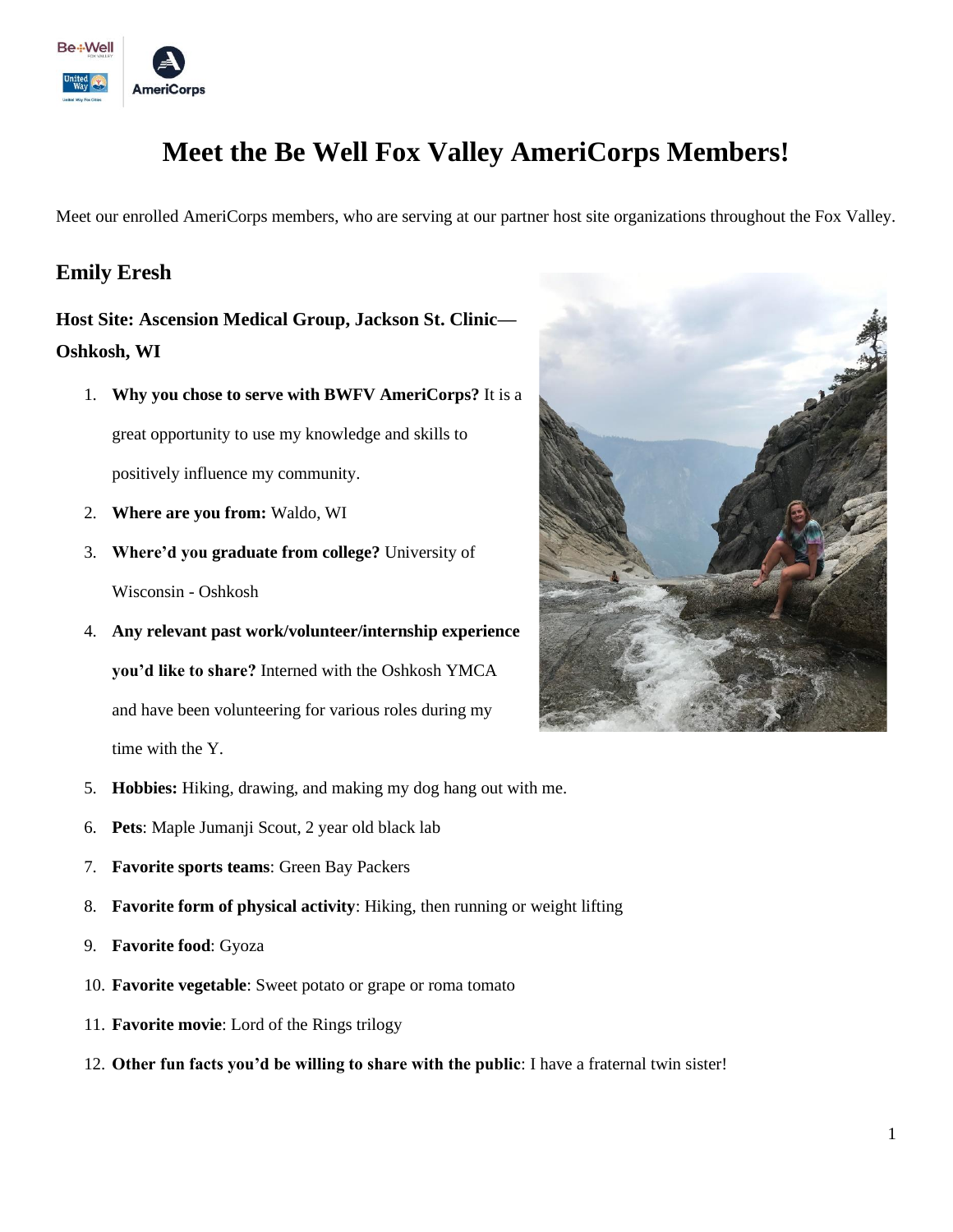

## **Ana King**

### **Host Site: Be Well Fox Valley and Partnership Community Health Center**

- 1. **Why you chose to serve with BWFV AmeriCorps?** I chose to service with BWFC AmeriCorps to gain real world experience while serving the communities and area of Wisconsin that I now call home.
- 2. **Where are you from (can either be where you are now, or your original hometown**): I grew up in both Wisconsin Rapids and Janesville and spent a majority of time in Wisconsin Rapids
- 3. **Where'd you graduate from college?** Marian University in Fond du Lac with a BA in English with a communication minor and MPH from Benedictine University in Lisle, IL
- 4. **Any relevant past work/volunteer/internship experience you'd like to share?** I completed my internship remotely through the Winnebago County Health Department
- 5. **Hobbies**: Crocheting, drawing, reading, and playing video and board games.
- 6. **Traveled anywhere/Any unique experiences you've encountered**: I studied abroad my junior year of college in London and attended the University of Westminster. During my study abroad I travelled all around the UK, France, Ireland, and Italy.
- 7. **Pets:** Two cats a calico named Luna and a black one named Ludwig
- 8. **Favorite sports teams**: The Pittsburgh Steelers, Wisconsin Badgers, Pittsburgh Penguins, and Pittsburgh Pirates
- 9. **Favorite form of physical activity**: Hiking and going on walks with my fiancé
- 10. **Favorite food**: I like most food but my favorite food would be chicken nuggets especially chicken nuggets from Wendy's.
- 11. **Favorite vegetable**: Carrots
- 12. **Favorite fruit**: Raspberries
- 13. **Favorite movie**: Dawn of the Dead/Harry Potter and the Goblet of Fire
- 14. **Favorite book**: Frankenstein by Mary Shelley/The Picture of Dorian Gray by Oscar Wilde
- 15. **Other fun facts you'd be willing to share with the public**: I participated in pageants and was Miss Wisconsin Earth in 2018

## **Maria Aldana**

## **Host Site: Be Well Fox Valley**

1. **Why you chose to serve with BWFV AmeriCorps?** I choose to serve with BWFW, through AmeriCorps because I really wanted to develop a better understanding of the non-profit/charitable sector. I have always been concerned about the relevance of hunger, in every community. This position will allow me to learn more about food and the community, through research and relevant activities. For the summer, I am looking forward to moderate focus groups, and compiling research, in preparation for the fall Food Summit.

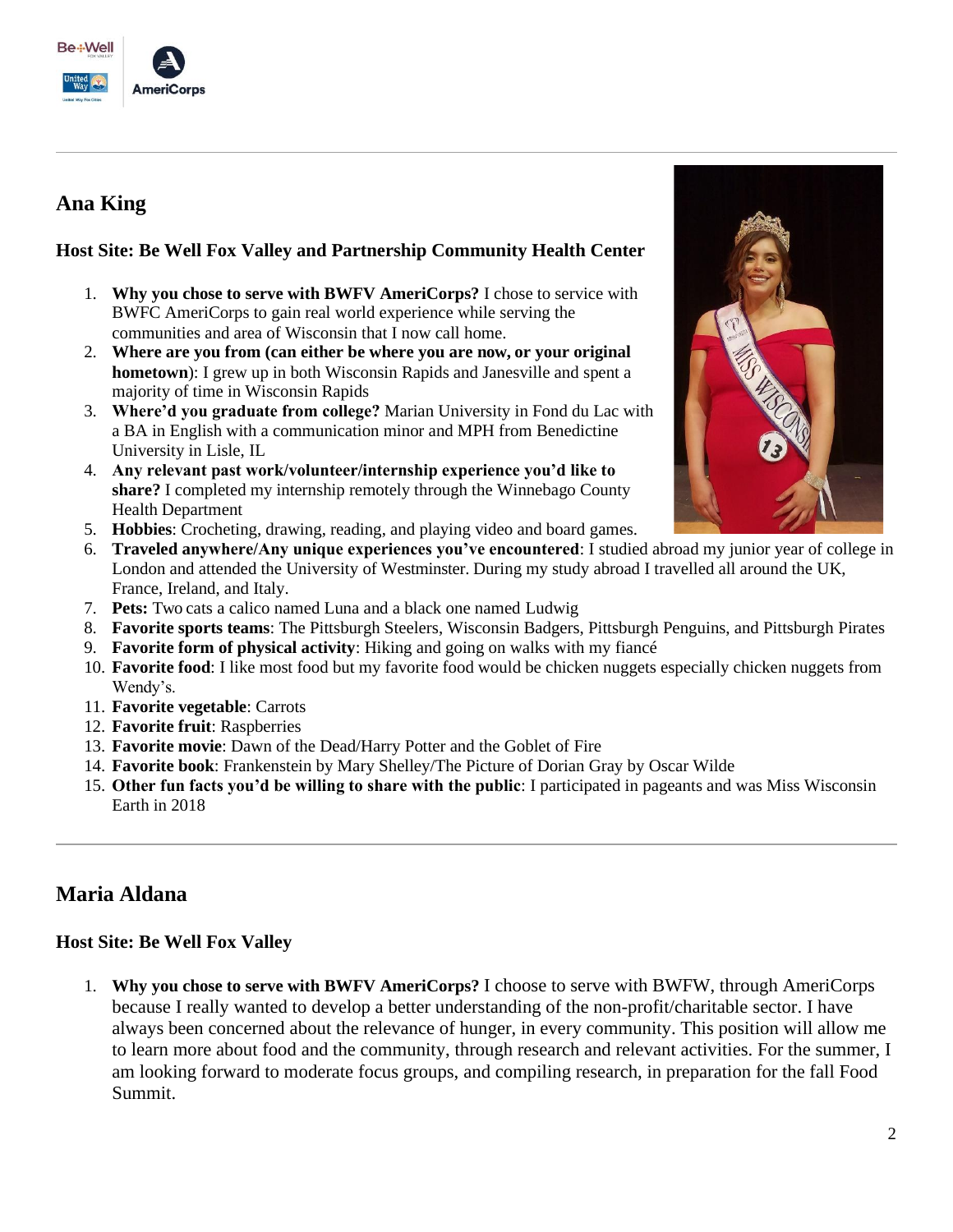

- 2. **Where are you from?** I am from Menasha, Wisconsin
- 3. **Where'd you graduate from college?** I currently am a senior at the University of Wisconsin-Green Bay! My majors are political science and public administration (with an emphasis on nonprofit management). My minor is in global studies.
- 4. **Any relevant past work/volunteer/internship experience you'd like to share?** The most recent internship I had was with KenyaHELP, a nonprofit in Green Bay that provides scholarships in Meru, Kenya.
- 5. **Hobbies**: I love to travel, spend time with my family, and read. I also am really into photography.
- 6. **Traveled anywhere/Any unique experiences you've encountered**: Traveling is a real passion of mine. I have been lucky to have traveled quite a bit. Some of my favorite places include Alaska, the Netherlands, Norway, and Qatar.
- 
- 7. **Pets:** Two dogs, Sophie and Callie!
- 8. **Favorite sports teams**: My favorite sport to watch is soccer. My "favorite" sports team would likely be the German national soccer team. Locally speaking, I support the Packers too, I just don't have the patience to watch them or football.
- 9. **Favorite form of physical activity**: For physical activity, I enjoy going for walks, and swimming.
- 10. **Favorite food**: Pizza
- 11. **Favorite vegetable**: Corn
- 12. **Favorite fruit**: Strawberries and watermelon
- 13. **Favorite movie**: I don't think I have a favorite movie, but I enjoy action and comedy movies.
- 14. **Favorite book**: I am such a bookworm, so I don't have a favorite book!
- 15. **Other fun facts you'd be willing to share with the public**: For as long as I can remember, I have been obsessed with the news. I constantly am watching, reading, or listening to the news. Another hobby of mine includes writing letters. I love fun stationery, and writing notes is the best excuse to use it!

#### **Tasha Voss**

#### **Host Site: Be Well Fox Valley**

*Member bio coming soon!*

#### **Kyle Armstrong**

**Host Site: The Brigade**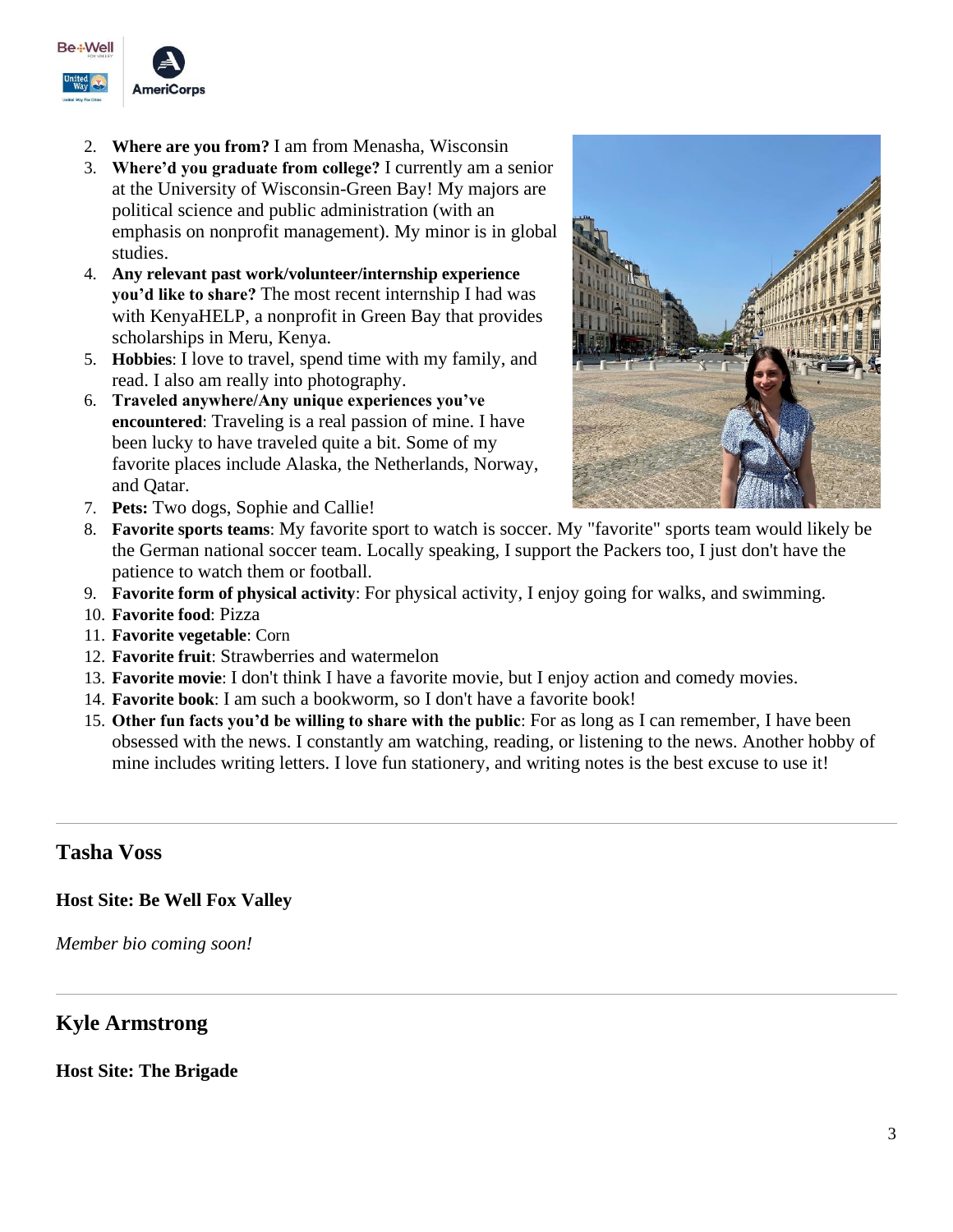

- 1. **Why you chose to serve with BWFV AmeriCorps?** I want to meet and serve people in our community while building skills that I can use to benefit humanity in the future. And, as someone who was blessed to grow up with access to the outdoors, I appreciate the value that can be provided through the Inclusion in the Outdoors initiative.
- 2. **Where are you from (can either be where you are now, or your original hometown**): Neenah
- 3. **Where'd you graduate from college?** University of Minnesota Twin Cities, BFA in graphic design
- 4. **Any relevant past work/volunteer/internship experience you'd like to share?** I helped teach English to Somali refugees in Minneapolis.
- 5. **Hobbies:** photography, hiking, scuba diving
- 6. **Traveled anywhere/Any unique experiences you've encountered:** I've been fortunate to have



opportunities to study abroad in Istanbul, Turkey and serve as a Fulbright English Teaching Assistant in Taiwan, where I stayed for four years and learned Mandarin.

- 7. **Pets**: Sparky, a yellow Labrador retriever
- 8. **Favorite sports teams:** The Packers, of course
- 9. **Favorite form of physical activity**: hiking
- 10. **Favorite food**: dumplings, or anything else involving stuffed pastries
- 11. **Favorite vegetable**: Brussels sprouts
- 12. **Favorite fruit**: mango
- 13. **Favorite movie**: The Sixth Sense
- 14. **Favorite book**: The Power Broker by Robert Caro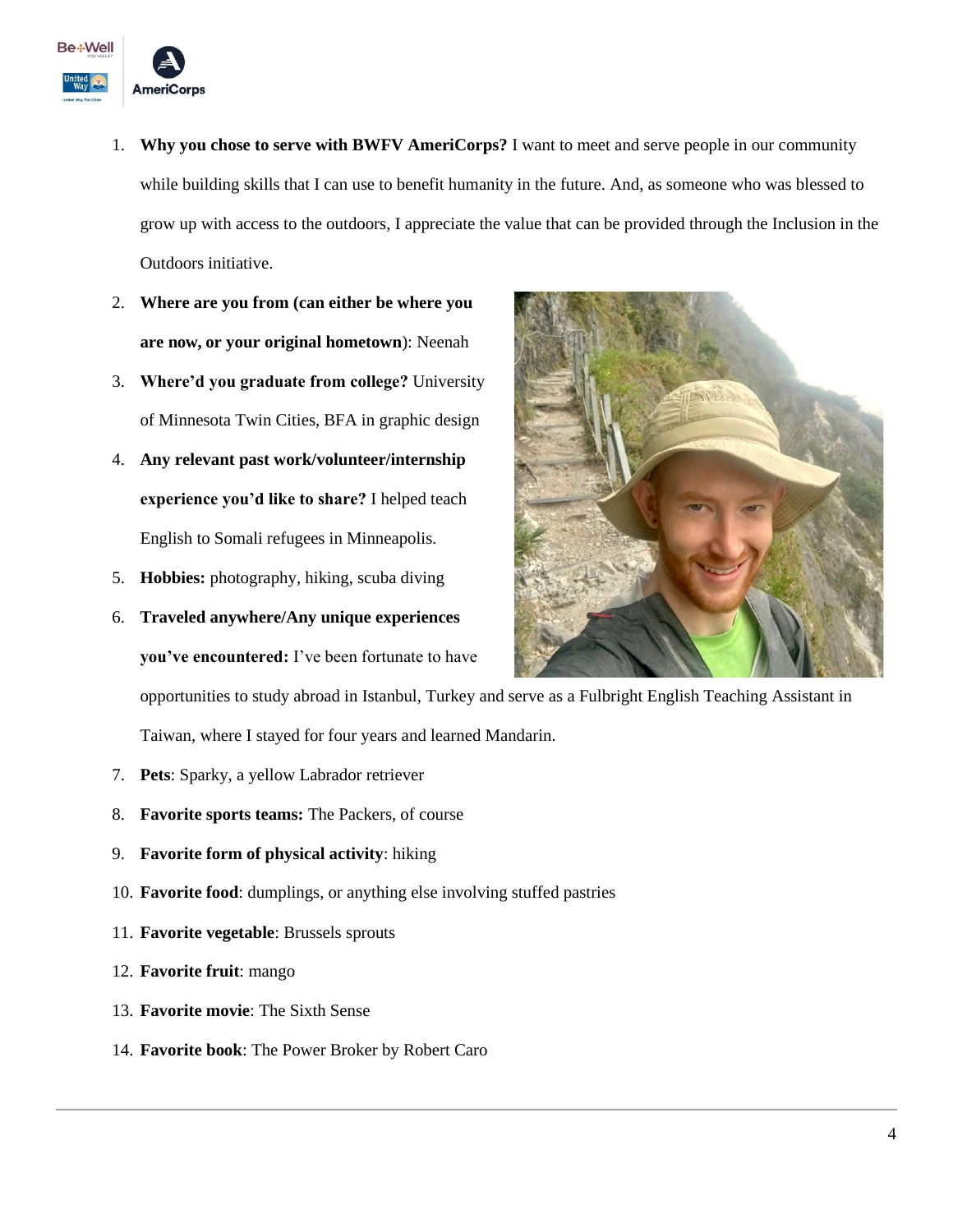

## **Morgan Biese**

#### **Host Site: Feeding America Eastern Wisconsin**

- 1. **Why did you choose to serve with the BWFV AmeriCorps Program?** I need an internship to graduate with a human performance degree. I found the BWFV AmeriCorps program, and after researching it a bit, I loved what they stood for and their values so I decided to apply.
- 2. **Where are you from?** Kaukauna, WI
- 3. **Where did you attend/graduate college?**
- 4. **Any relevant past work/volunteer/internship experience you'd like to share?** Still attending UW-Whitewater for another year and getting a degree in Human performance with a minor in health promotion
- 5. **Hobbies:** Working out, traveling
- 6. **Have you traveled anywhere or unique experiences you've encountered?** anywhere in the Caribbean- Punta Cana, Jamaica
- 7. **Favorite sports team:** Green Bay Packers
- 8. **Favorite form of physical activity:** Going for outdoor walks
- 9. Favorite food: chop suey with rice
- 10. **Favorite vegetable:** Sugar snap peas
- 11. **Favorite fruit:** Raspberries
- 12. **Favorite book**: *Verity* by Colleen Hoover

## **Adam Krekeler**

#### **Host Site: Feeding America Eastern Wisconsin**

*Member bio coming soon!*

## **Thea Pflum**

#### **Host Site: Mosaic Family Health**

1. **Why did you choose to serve with the BWFV AmeriCorps Program?** I have an interest in the social and cultural determinants of health, public health, clinical health and health equity, and I am eager to gain knowledge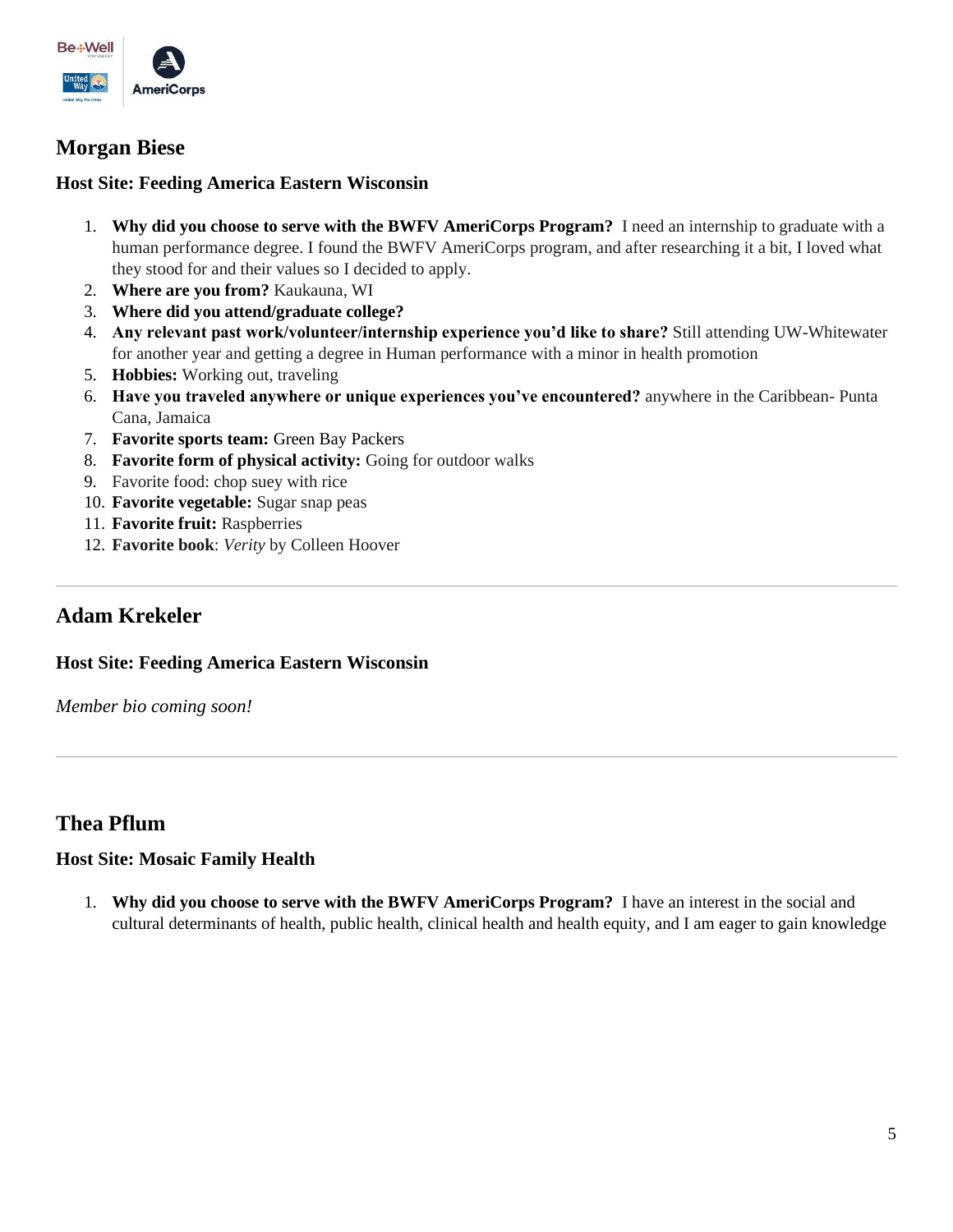

about all kinds of health and wellness experiences along my journey to hopefully becoming a Physician Assistant.

- 2. **Where are you from?** Appleton, WI
- 3. **Where did you attend/graduate college?** Creighton University
- 4. **Any relevant past work/volunteer/internship experience you'd like to share?** I am a medical scribe at ThedaCare in Neenah and at OSI. I have had previous AmeriCorps term experience with Feeding America Eastern WI.
- 5. **Hobbies:** Art, swimming, reading, going to breweries
- 6. **Have you traveled anywhere or unique experiences you've encountered?** I've been to Italy, France, Ireland, and Guatemala
- 7. **Favorite sports team:** Green Bay Packers
- 8. **Favorite form of physical activity:** walking, lifting weights, and riding my bike
- 9. **Favorite vegetable:** green beans
- 10. **Favorite food:** ice cream!!
- 11. **Favorite fruit:** pine apple
- 12. **Other fun facts you'd be willing to share?** My favorite color is green



#### **Caroline Allaback**

# **Host Site: Host site: N.E.W. Mental Health Connection – Healthy**

#### **Teen Minds**

**1. Why you chose to serve with BWFV AmeriCorps?** I believe that

mental health and physical health should be seen as equally important, and so when the opportunity came up to work with a local non-profit that advocates for the mental health of those in my community, I was eager to apply. I wish to work in a mental health related field in the future, and this was a perfect opportunity to gain professional experience, all while helping my community.



- 2. **Where are you from**? I was born and raised in Appleton, WI.
- 3. **Where did you graduate from college?** I graduated from UW-Stout in May of 2021 with a Bachelor's in Human Development and Family Studies.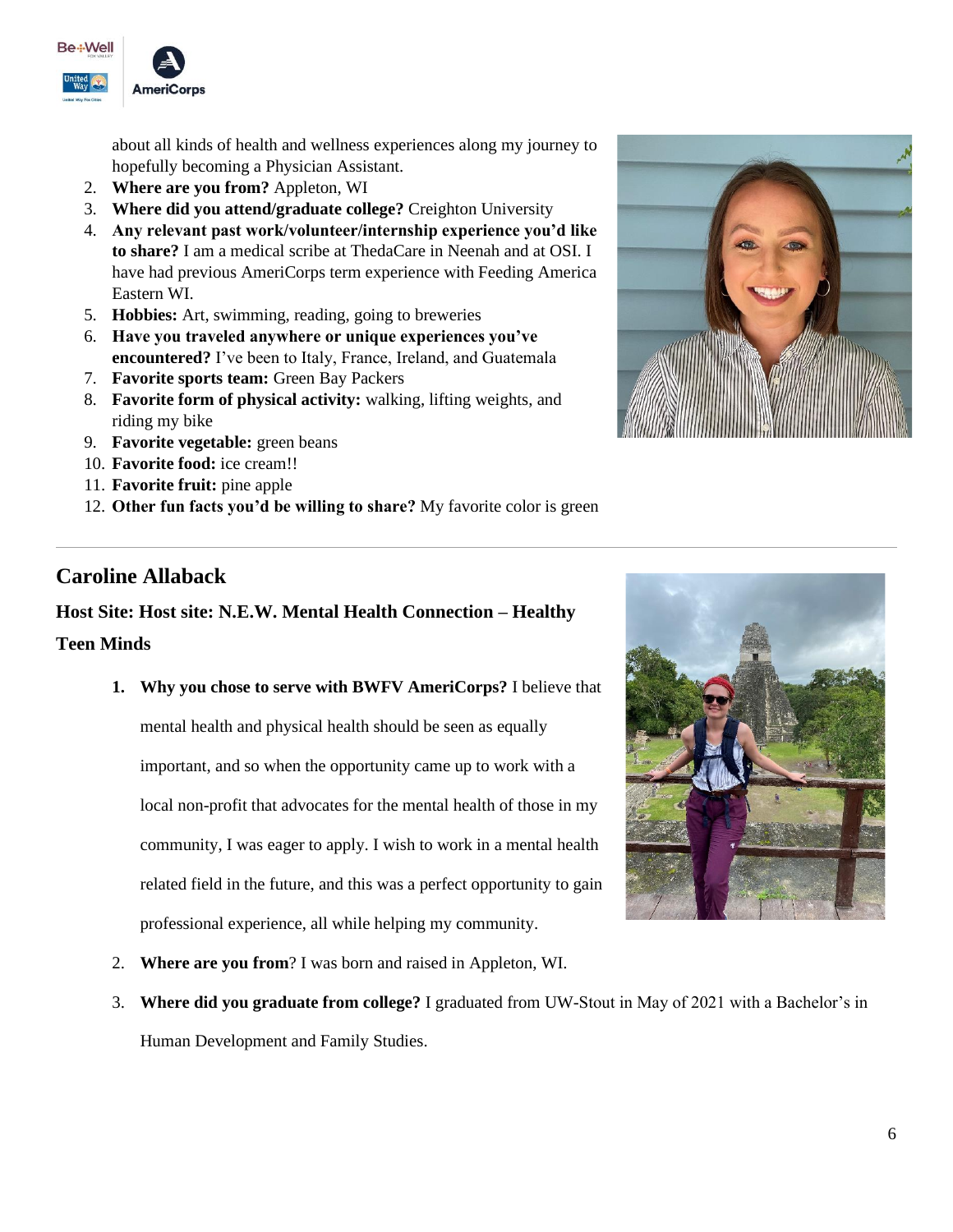

- 4. **Any relevant past work/volunteer/internship experience you'd like to share?** I interned at the Appleton Police Department this past spring to help promote mental health and well-being within their department. I also worked at the university mental health clinic in college.
- 5. **Hobbies:** I love to read, travel, camp, play piano/guitar, and draw/paint.
- 6. **Traveled anywhere/Any unique experiences you've encountered:** I've been all over the US on family road trips, but my favorite travel destination so far was a week in Belize and Guatemala for a Winter-term biology course in January of 2020.
- 7. **Favorite sports teams:** Anything from Wisconsin! I am a big Brewers fan!
- 8. **Favorite form of physical activity**: Running
- 9. **Favorite food:** Fish Tacos
- 10. **Favorite vegetable:** Broccoli
- 11. **Favorite fruit:** Mango
- 12. **Favorite movie:** Good Will Hunting
- 13. **Favorite book:** The Secret History by Donna Tartt

## **Stephanie Draheim**

#### **Host Site: Pillars**

- **1. Why did you chose to serve with BWFV AmeriCorps?** I'm a lifetime member of the Fox Valley, and have grown to love this community. I'm pleased to be able to dedicate my time towards making this community even stronger. I believe that if we wish to see positive change in our lives, we must think and act on a scale bigger than ourselves and our own family. I hope my work this term will help makes other lives in this community a little easier, safer, and more secure.
- 2. **Where are you from?** Appleton, WI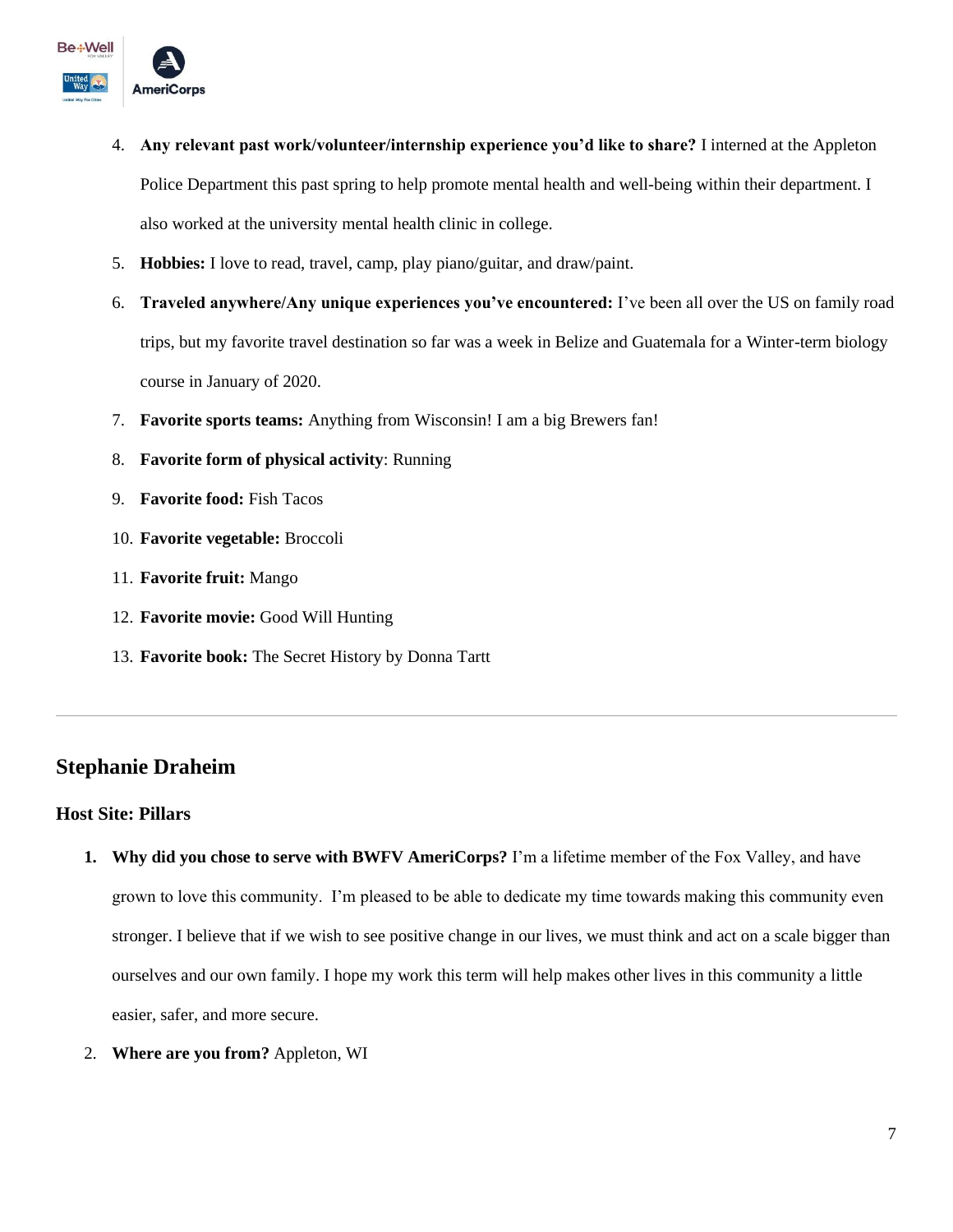

- 3. **Where did you graduate from college?** Lawrence University (Appleton WI)
- 4. **Any relevant past work/volunteer/internship experience you'd like to share?** I've worked as an elementary German teacher, an English teacher in Austria through the Fulbright program, a caregiver for individuals with Developmental Disabilities and/or Mental Illness, and as a trainer for Assisted Living communities.
- 5. **Hobbies:** Reading, cooking/baking, spending time with my family and travelling
- 6. **Traveled anywhere/Any unique experiences you've encountered**: I've studied/ lived abroad in Germany, Austria and China.
- 7. **Pets:** Doodle, a dog of indeterminate breed but infinite love
- 8. **Favorite form of physical activity:** Walks or hikes with my family
- 9. **Favorite food**: A relaxing cup of hot tea
- 10. **Favorite vegetable**: Varies with the season
- 11. **Favorite fruit:** Berries of any sort

## **Sarah Miles**

#### **Host Site: ThedaCare**

- 1. **Why you chose to serve with BWFV AmeriCorps?** I am currently a Health Care Navigation Student at NWTC, studying how the Social Determinants of Health impact the health of our communities. The Community Connections Navigator position that I serve in at ThedaCare is putting that into action. This service year will give me hands on experience while helping members of the community.
- 2. **Where are you from?** Luverne, MN

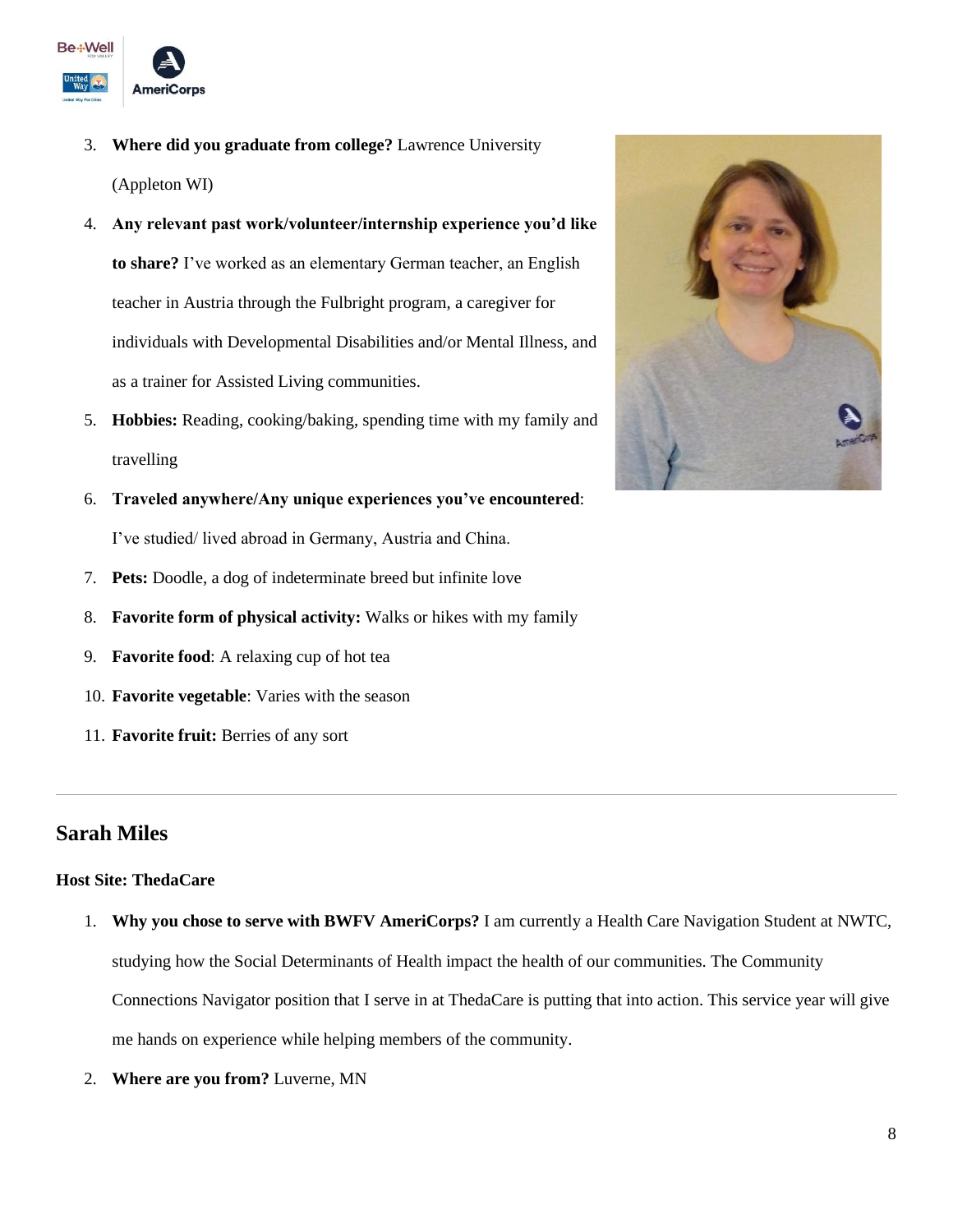

- 3. **Where did you graduate from college**? Concordia College, Moorhead, MN (undergrad); University of St. Thomas, St. Paul, (teaching degree); NWTC, Green Bay (May, 2022)
- 4. **Any relevant past work/volunteer/internship experience you'd**  like to share? I volunteer at my kids' schools and at my church. I was a German teacher, a preschool teacher, and worked at the Appleton YMCA for 14 years as a program assistant.
- 5. **Hobbies:** Cooking, baking, reading, hanging with my dog
- 6. **Traveled anywhere/Any unique experiences you've encountered**: I was a Rotary exchange student to Germany after



high school for a year. I was able to travel all over Europe the summer before I came home. I went back to Germany twice after that, for a summer and for 2 weeks. My husband and I have traveled to Mexico, Jamaica, Belize, and our last (and furthest) adventure was to China for 15 days in 2007 to adopt our daughter.

- 7. **Pets:** Luna, the 1 ½ year old cavachon Covid puppy
- 8. **Favorite sports teams**: MN Wild, Badger Hockey, Brewers
- 9. **Favorite form of physical activity**: Walking the dog or hiking in nature
- 10. **Favorite food:** Just about anything with lots of flavor, but if I have to choose something to cook…I'd pick my homemade Lasagna
- 11. **Favorite vegetable**: corn on the cob with lots of butter, salt and pepper
- 12. **Favorite fruit**: strawberries
- 13. **Favorite movie**: "When Harry Met Sally"
- 14. **Favorite book**: *Pride and Prejudice*, Jane Austin
- 15. **Other fun facts you'd be willing to share with the public**: We have a 20 year old son, who is a Junior at the U of MN, Twin Cities, majoring in Human Resources. Our 15 year old daughter is a Freshman at Appleton North. She is a competitive jazz and lyrical dancer and is also an advanced ballet dancer.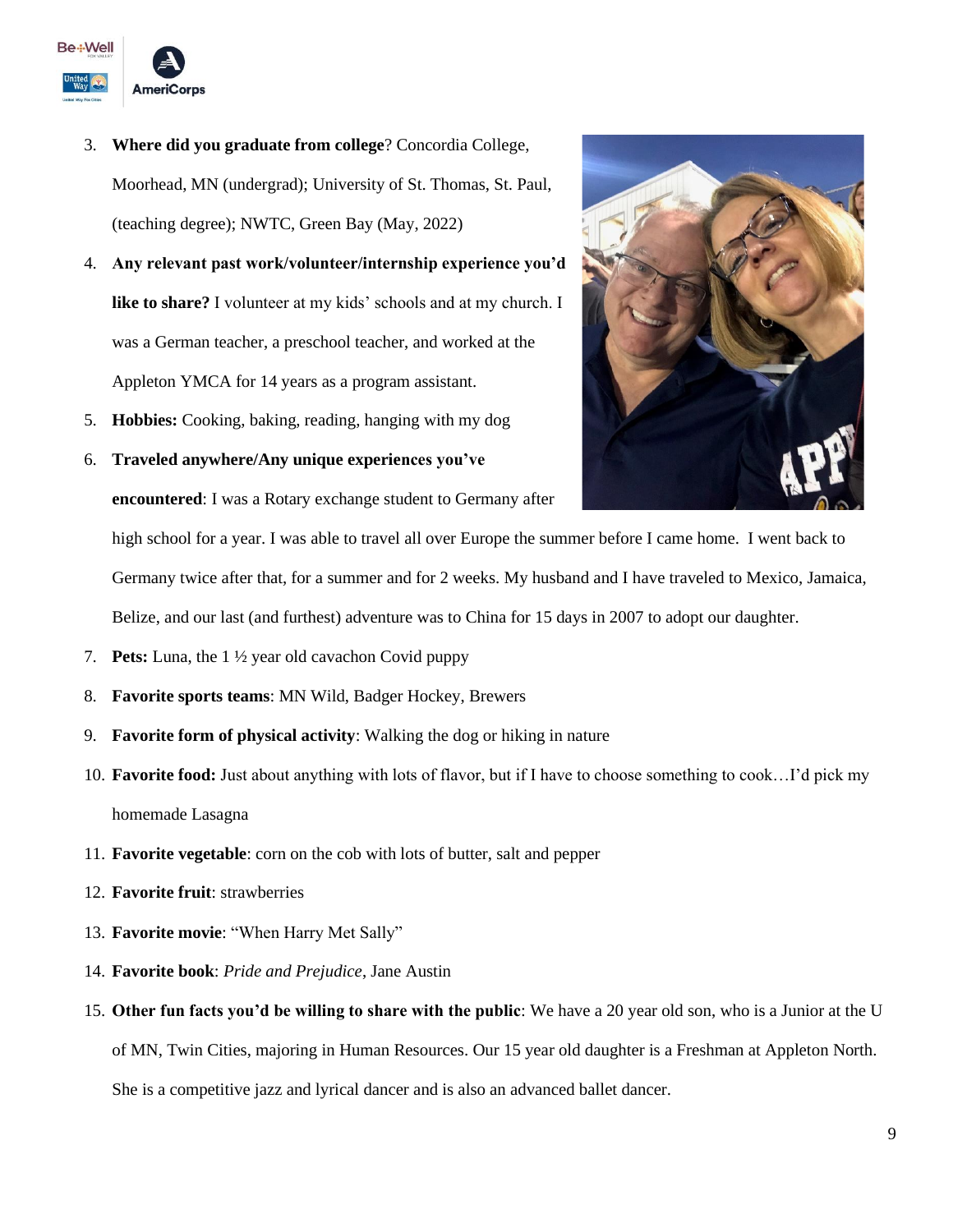

## **Brooklyn Basche**

#### **Host Site: ThedaCare**

- 1. **Why you chose to serve with the BWFV AmeriCorps Program?** More experience in a new field!
- 2. **Where are you from?** McFarland, WI
- 3. **Where did you attend/graduate from college?** St. Norbert College
- 4. **Any relevant past work/volunteer/internship experience you'd like to share?** Worked at the Salvation Army as a Shelter Advocate. Interned with the House of Hope in Green Bay.
- 5. **Hobbies:** Thrifting, singing
- 6. **Traveled anywhere/Any unique experiences you've encountered:** I've traveled to Hawaii
- 7. **Favorite food:** anything pasta
- 8. **Favorite vegetable**: carrots
- 9. **Favorite fruit:** watermelon
- 10. **Favorite movie:** Bridesmaids

## **Bayley Lau**

#### **Host Site: ThedaCare**

- 1. **Why did you choose to serve with the BWFV AmeriCorps Program?** I am excited to serve the community I grew up in. I look forward to learning about the resources around me and utilizing them in a way that benefits others.
- 2. **Where did you attend/graduate from college?** I will be graduating from St. Norbert College in the spring with Bachelors of Arts in Sociology with a concentration in Human services and a minor in psychology.

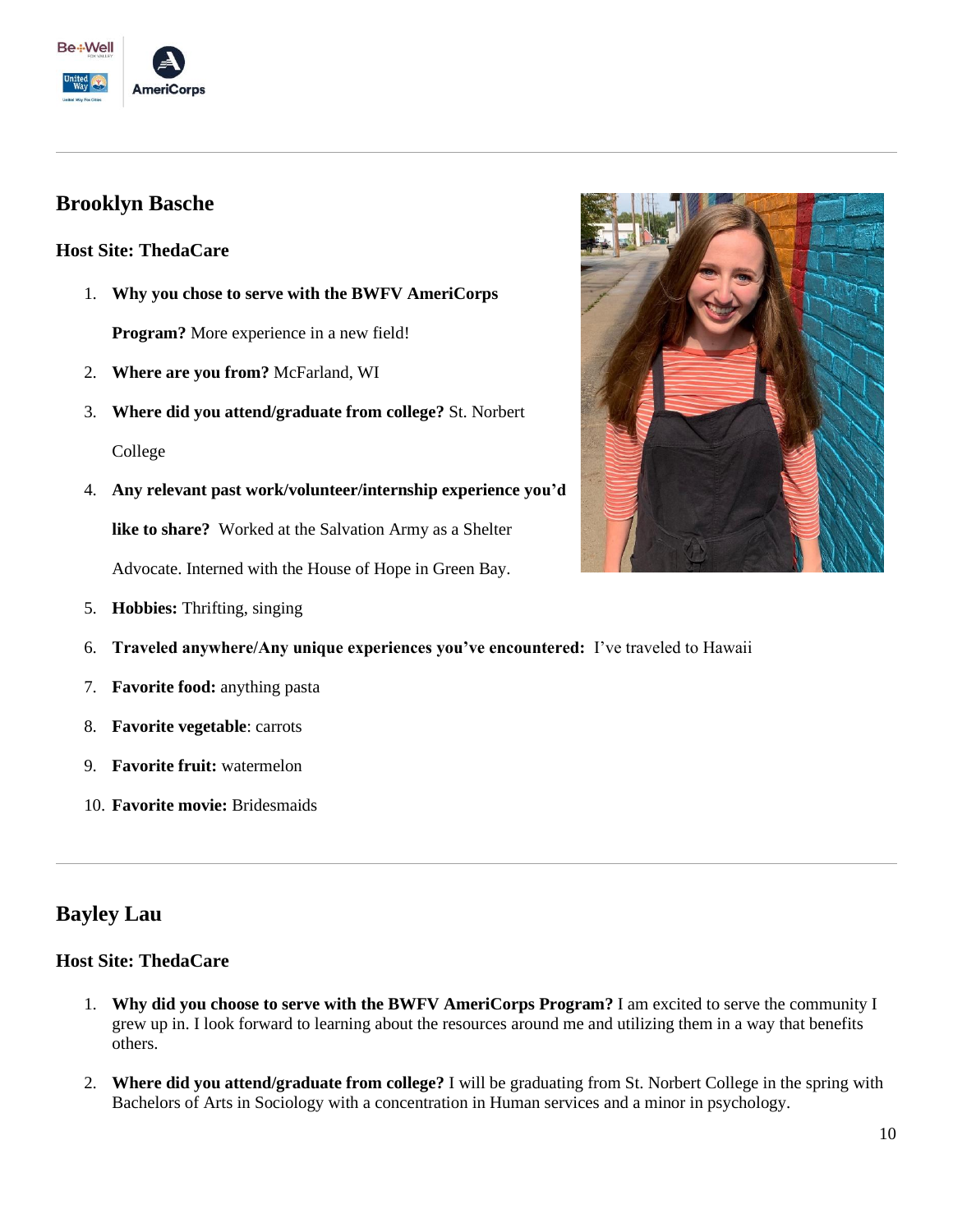

- **3. Any relevant past work/volunteer/internship experience you'd like to share?** Over the past year I have been interning with Unity Hospice as a field social worker. I spent my time out in the community surrounding Green Bay as well as in the sister hospitals of Green Bay, St. Mary's, St. Vincent's, and Bellin.
- **4. Hobbies:** When I do have time I love to play tennis with my little sister. Her and I played together when we were in high school and we like to still test our skills against each other every once in a while.
- 5. **Pets:** This last July I got my own dog named Baxter. He is a 10 month old hound mix. We love going on walks together and playing fetch. Baxter loves booty scratches and gets the wiggles every time I come home!
- 6. **Favorite sports teams:** I am a homer so go Packers, Badgers, Brewers, and Bucks



- 7. **Favorite food**: I love chicken any style
- 8. **Favorite vegetable**: I love a good air fried asparagus
- 9. **Favorite fruit:** I enjoys raspberries
- 10. **Favorite movie:** Tangled, I love a good Disney movie
- 11. **Favorite book:** The BFG it was the first chapter book I ever read so it has a special place in my heart
- 12. **Other fun facts you'd be willing to share with the public**: Fun but weird fact about me is that I do not like when my food touches.

## **Sharon Edamala**

#### **Host Site: ThedaCare**

- 1. **Why you chose to serve with the BWFV AmeriCorps Program?** I've always wanted to directly participate in patient care prior to attending medical school. As a Community Connections Navigator, I will gain invaluable experience supporting medically underserved populations by linking them to community resources they may not have been aware of. I believe exposure to this aspect of healthcare will make me a better physician because I will become proficient in providing social and emotional support, complimenting my goal of providing holistic patient-centered care one day.
- 2. **Where are you from?** Des Plaines, IL